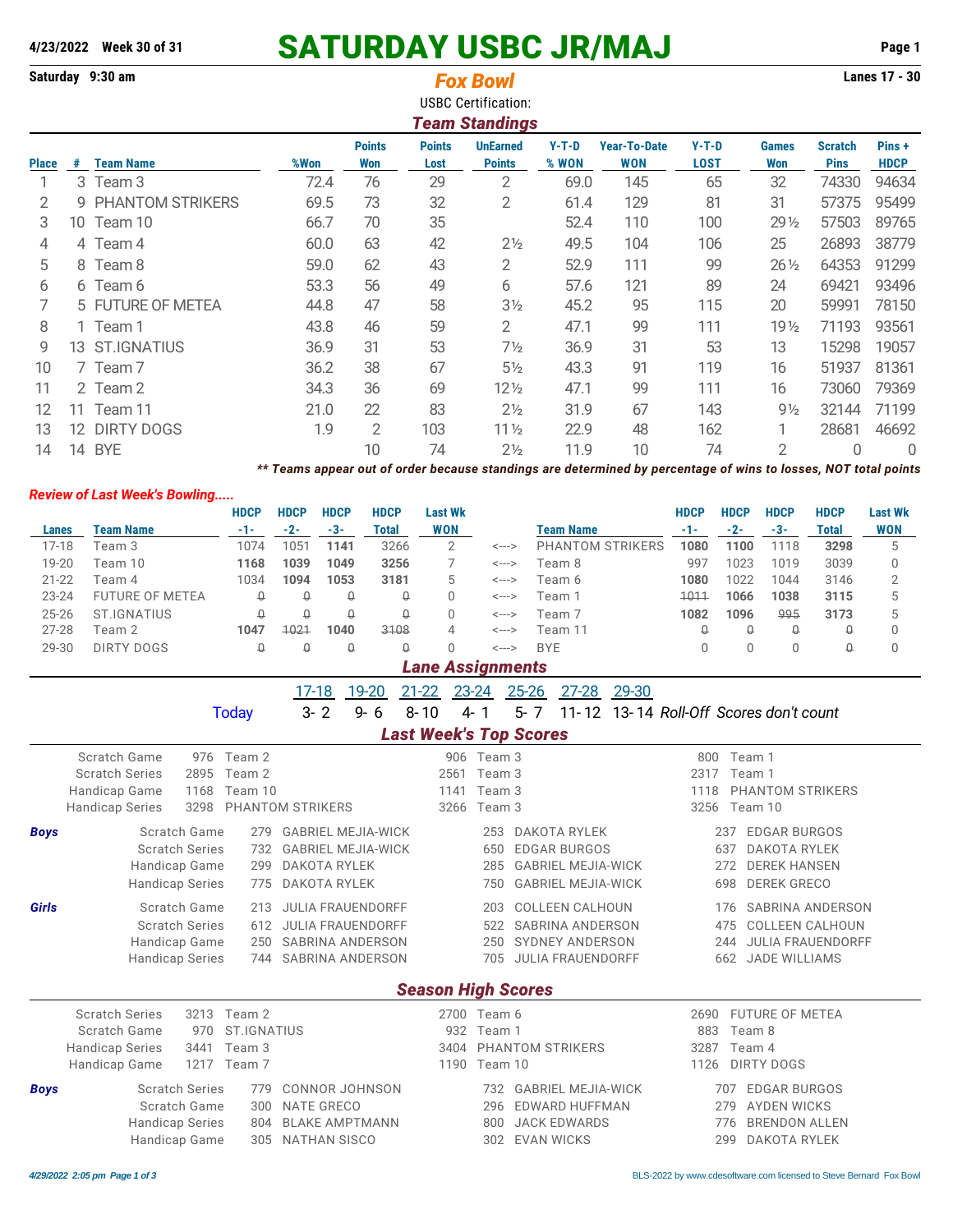**4/23/2022 Week 30 of 31 SATURDAY USBC JR/MAJ Page 2**

### *Season High Scores - Continued*

**Girls** Scratch Series 678 JASMINE ALLEN 660 GRACE ARNDT 633 ELIZABETH MANSMITH<br>Scratch Game 258 SYDNEY LEWIS 254 COLLEEN CALHOUN 210 TAYLOR SISCO

Handicap Series 798 SYDNEY ANDERSON

254 COLLEEN CALHOUN 210 TAYLOR SISCO<br>785 JADE WILLIAMS 244 SABRINA ANDERSON Handicap Game 302 JULIA FRAUENDORFF 283 MORGAN UHLIR 247 MORIAH GREENWOOD

| <b>Team Rosters</b>                                  |  |                           |                 |     |                 |    |                 |                |      |                |       |              |              |
|------------------------------------------------------|--|---------------------------|-----------------|-----|-----------------|----|-----------------|----------------|------|----------------|-------|--------------|--------------|
| <b>Bowling</b><br>ID#<br><b>Hand</b><br>$1 - Team 1$ |  |                           | <b>Avg HDCP</b> |     |                 |    | <b>To Raise</b> | <b>To Drop</b> |      |                |       |              | <b>HDCP</b>  |
|                                                      |  | <b>Name</b>               |                 |     | <b>Pins Gms</b> |    | $Avg +1$        | $Avg -1$       | -1-1 | $-2-$          | $-3-$ | <b>Total</b> | <b>Total</b> |
| 1                                                    |  | <b>AYDEN WICKS</b>        | 181             | 35  | 15593           | 86 | 605             | 515            | 130  | 167            | 170   | 467          | 569          |
| $\sqrt{2}$                                           |  | <b>EDWARD HUFFMAN</b>     | 179             | 36  | 15616           | 87 | 584             | 493            | 191  | 193            | 176   | 560          | 668          |
| 3                                                    |  | <b>EVAN WICKS</b>         | 191             | 26  | 11270           | 59 | 634             | 571            | a181 | a181           | a181  | 543          | 621          |
| 81                                                   |  | <b>GIOVANNI SANTIAGO</b>  | 131             | 80  | 5115            | 39 | 429             | 386            | 123  | 139            | 125   | 387          | 627          |
| $\overline{4}$                                       |  | <b>VACANT</b>             | 120             | 90  | 0               | 0  |                 |                |      | v120 v120      | v120  | 360          | 630          |
| 2 - Team 2                                           |  |                           |                 |     |                 |    |                 |                |      |                |       |              |              |
| 5                                                    |  | <b>CONNOR JOHNSON</b>     | 212             | 7   | 12772           | 60 | 647             | 583            | 182  | 200            | 201   | 583          | 601          |
| 6                                                    |  | <b>NATE GRECO</b>         | 210             | 9   | 15800           | 75 | 658             | 579            | 192  | 181            | 194   | 567          | 591          |
| $\overline{7}$                                       |  | <b>LIDA BURGOS</b>        | 188             | 28  | 2823            | 15 | 579             | 560            | a178 | a178 a178      |       | 534          | 618          |
| 8                                                    |  | <b>EDGAR BURGOS</b>       | 210             | 9   | 8223            | 39 | 639             | 596            | 237  | 204            | 209   | 650          | 677          |
| 63                                                   |  | <b>GRIFFIN ROAKE</b>      | 197             | 20  | 5912            | 30 | 622             | 588            |      | a187 a187 a187 |       | 561          | 621          |
| 3 - Team 3                                           |  |                           |                 |     |                 |    |                 |                |      |                |       |              |              |
| 9                                                    |  | <b>GABRIEL MEJIA-WICK</b> | 214             | 5   | 17366           | 81 | 694             | 609            | 235  | 218            | 279   | 732          | 750          |
| 10                                                   |  | <b>COLIN REALE</b>        | 165             | 49  | 14912           | 90 | 526             | 432            | 174  | 139            | 164   | 477          | 624          |
| 11                                                   |  | <b>NATHAN SISCO</b>       | 179             | 36  | 13982           | 78 | 598             | 516            | 160  | 189            | 193   | 542          | 650          |
| 55                                                   |  | <b>TAYLOR SISCO</b>       | 160             | 54  | 5784            | 36 | 495             | 455            |      | a150 a150 a150 |       | 450          | 612          |
| 71                                                   |  | <b>VACANT</b>             | 120             | 90  | $\mathbf{0}$    | 0  |                 |                |      | v120 v120 v120 |       | 360          | 630          |
| 4 - Team 4                                           |  |                           |                 |     |                 |    |                 |                |      |                |       |              |              |
| 86                                                   |  | NICK HOCIN                | 161             | 53  | 5825            | 36 | 493             | 453            | 141  | 213            | 142   | 496          | 655          |
| 87                                                   |  | <b>BRADLEY OLSEN</b>      | 139             | 72  | 1678            | 12 | 422             | 406            | a129 | a129           | a129  | 387          | 603          |
| 26                                                   |  | <b>ERIC FIFIELD</b>       | 154             | 59  | 9296            | 60 | 469             | 405            | 159  | 141            | 184   | 484          | 661          |
| 27                                                   |  | <b>LUKE CICERO</b>        | 166             | 48  | 10962           | 66 | 561             | 491            | 163  | 169            | 156   | 488          | 632          |
| 97                                                   |  | <b>VACANT</b>             | 120             | 90  | $\overline{0}$  | 0  |                 |                |      | v120 v120 v120 |       | 360          | 630          |
| <b>5 - FUTURE OF METEA</b>                           |  |                           |                 |     |                 |    |                 |                |      |                |       |              |              |
| 17                                                   |  | <b>SYDNEY LEWIS</b>       | 185             | 31  | 10599           | 57 | 561             | 500            |      | a175 a175 a175 |       | 525          | 618          |
| 18                                                   |  | <b>JASMINE ALLEN</b>      | 175             | 40  | 7383            | 42 | 537             | 491            |      | a165 a165 a165 |       | 495          | 615          |
| 19                                                   |  | <b>ELIZABETH MANSMITH</b> | 183             | 33  | 13216           | 72 | 584             | 508            |      | a173 a173 a173 |       | 519          | 618          |
| 23                                                   |  | <b>GRACE ARNDT</b>        | 202             | 16  | 3646            | 18 | 617             | 595            |      | a192 a192 a192 |       | 576          | 624          |
| 78                                                   |  | <b>VACANT</b>             | 120             | 90  | 0               | 0  |                 |                |      | v120 v120 v120 |       | 360          | 630          |
| 6 - Team 6                                           |  |                           |                 |     |                 |    |                 |                |      |                |       |              |              |
| 21                                                   |  | JULIA FRAUENDORFF         | 186             | 30  | 11737           | 63 | 605             | 538            | 192  | 207            | 213   | 612          | 705          |
| 22                                                   |  | <b>COLLEEN CALHOUN</b>    | 175             | 40  | 14350           | 82 | 610             | 524            | 203  | 132            | 140   | 475          | 595          |
| 24                                                   |  | <b>BROCK WELLINGTON</b>   | 158             | 55  | 5217            | 33 | 507             | 470            |      | a148 a148 a148 |       | 444          | 609          |
| 77                                                   |  | <b>TREVOR ARNOLD</b>      | 115             | 94  | 4859            | 42 | 361             | 315            | 118  | 116            | 124   | 358          | 640          |
| <b>7 - Team 7</b>                                    |  |                           |                 |     |                 |    |                 |                |      |                |       |              |              |
| 25                                                   |  | <b>JOEY GLASSMEYER</b>    | 138             | 73  | 7890            | 57 | 450             | 389            |      | i120 a128 a128 |       | 376          | 595          |
| 28                                                   |  | <b>DEREK GRECO</b>        | 136             | 75  | 9421            | 69 | 443             | 370            | 182  | 142            | 146   | 470          | 698          |
| 83                                                   |  | <b>WYATT SNOPKO</b>       | 98              | 109 | 3040            | 31 | 326             | 291            | 88   | a88            | a88   | 264          | 591          |
| 88                                                   |  | <b>DEREK HANSEN</b>       | 126             | 84  | 4538            | 36 | 415             | 375            | 132  | 186            | 114   | 432          | 690          |
| 82                                                   |  | <b>BO BRUBAKER</b>        | 138             | 73  | 4978            | 36 | 443             | 403            | 144  | 136            | 103   | 383          | 599          |